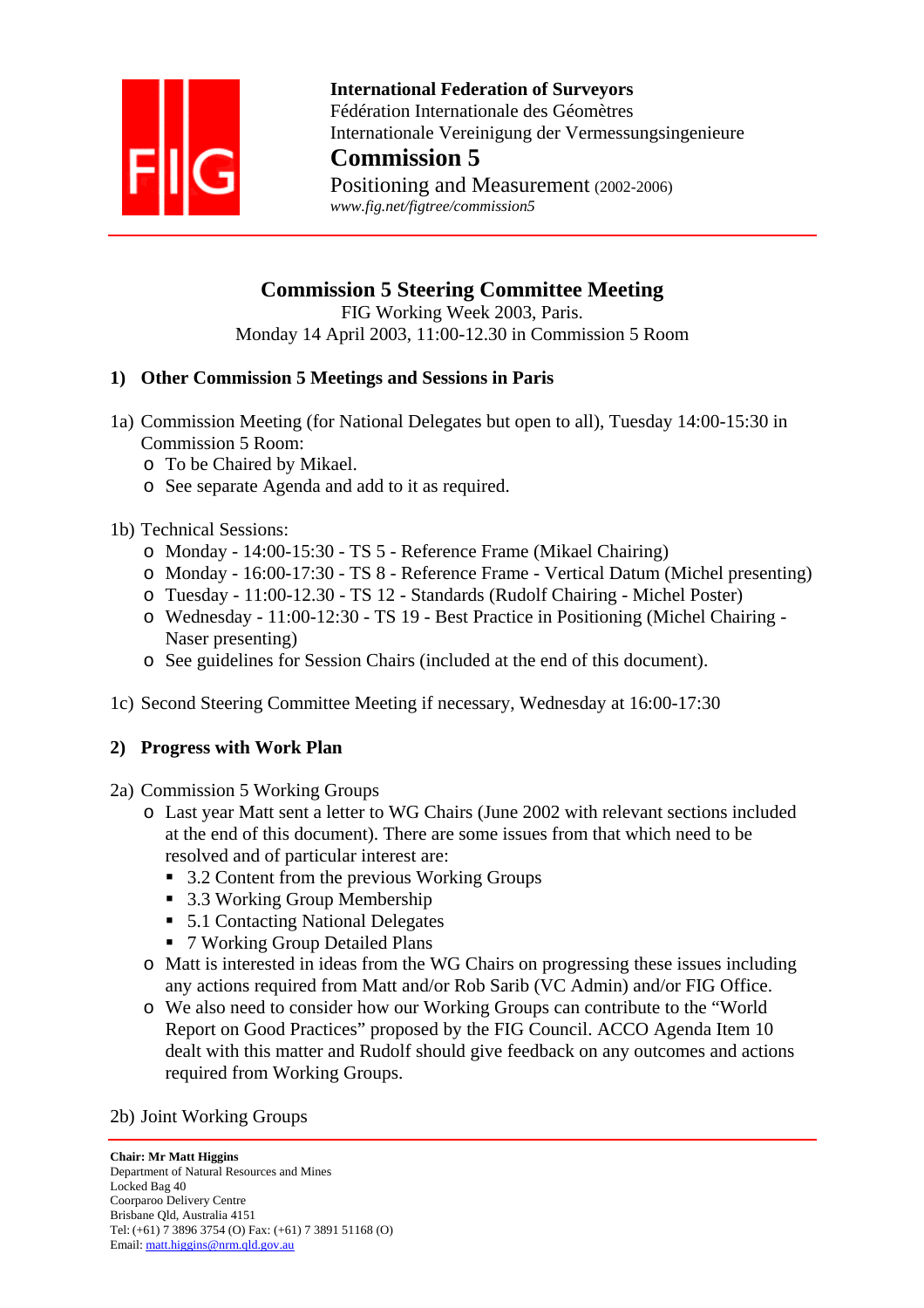o Matt briefed Rudolf on the Joint Working Groups for discussion in ACCO. Rudolf should give feedback on any outcomes.

## **3) Events for Coming Year**

*3a)* XXIII General Assembly of International Union of Geodesy and Geophysics, June 30 – July 11, 2003, Sapporo, Japan.

*(http://www.jamstec.go.jp/jamstec-e/iugg/index.html)* 

- o Are any Working Group Chairs likely to attend this and able to represent Commission 5 in discussions on cooperation between FIG and IAG?
- *3b)* 9th International Symposium on Mobile Mapping Technology, August 25-27, 2003, Kunming, China.

*(http://www.fig.net/figtree/events/mobile\_mapping\_2003\_2nd.pdf)* 

o Naser is committed to this and should report on progress.

- *3c)* The 7th South East Asian Survey Congress, 3-7 November 2003, Hong Kong, China. *(http://www.seasc2003hk.org)* 
	- o Com 4 and 5 have committed to sponsorship of Technical Sessions at this event. Matt and Rob Sarib are likely to attend. Call for papers is open until 30 April 2003.
- *3d)* 2nd FIG Regional Conference, 1-5 December 2003, Marrakech, Morocco. *(http://www.fig.net/figtree/events/morocco/MoroccoA4.pdf)* 
	- o Like the first Regional Conference the emphasis is on cooperation with UN Agencies.
	- o There will be an ACCO meeting in Morocco.
	- o Michel and Matt (at least) are likely to be involved. Commission 5 topics are:
		- Regional horizontal and vertical reference frame (suggested by Michel based on his past interaction on this topic in the region).
		- Positioning and measurement technologies and practices (a "catch all" for other Commission 5 papers).
	- o These were not included in the version of the brochure to be distributed in Paris but are in the version on the web site and will be in the French and Arabic versions.

*3e)* FIG Working Week, May 23 - 28, 2004, Athens, Greece.

*(http://www.tee.gr/fig2004)* 

o All Steering Committee Members should aim to attend. Technical Sessions allocated in Athens is similar to Paris so we may only be able to be involved in 2 or 3 sessions and perhaps 1 joint session. Matt's briefing notes to Rudolf regarding the program should be noted and Rudolf may have more to add following ACCO.

## **4) Feedback from ACCO Meeting**

- Rudolf should give feedback from the ACCO Meeting. Apart from those already covered above, the following items may be of interest:
- Agenda Item 4 Note that TN Wong has been appointed as Council remember responsible for liaison with Commission 5.
- Agenda Item 5 Need for Commission 5 Report to 2nd General Assembly.
- Agenda Item 6 Commission Review Group Note that Commission "Chairs Elect" for 2006 to 2010 will be chosen in Athens in 2004.
- Agenda Item 7 Note Matt's report to ACCO on liaison with IAG.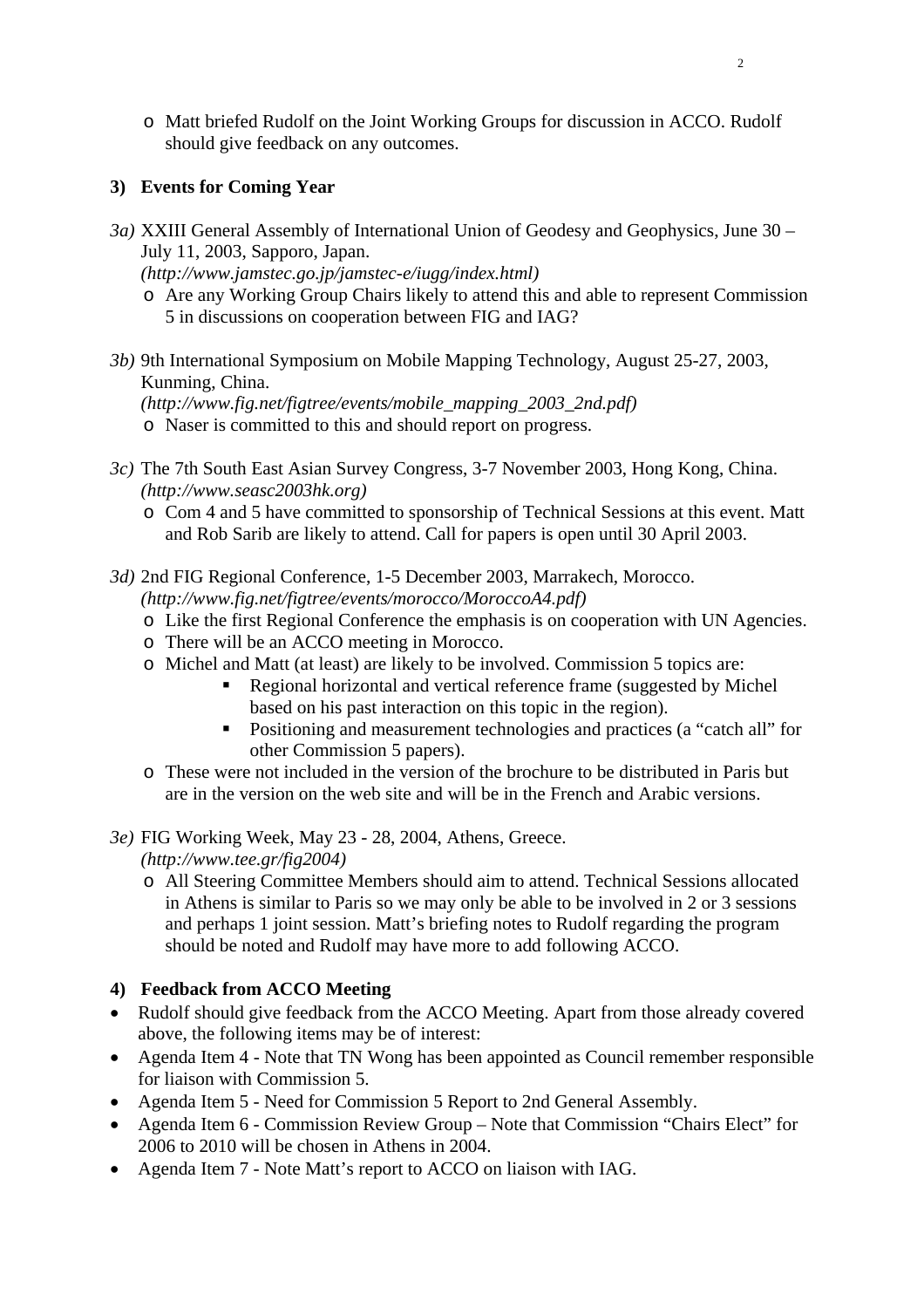- Agenda Item 9 Note that FIG Office is able to assist in organisation of Commission Events.
- Agenda Item 18 Other Matters
- Co-operation with United Nations Note Matt's report to ACCO on liaison with UN. This requires further discussion with Naser.
- ISO TC 172 Rudolf is pursuing this matter.
- Web Forum Web technologies may be useful for Commission operations. A separate meeting is proposed on this topic. If Rudolf's impressions from ACCO are favourable Com 5 should send a representative to that meeting.
- **5) Is a 2nd Steering Committee Meeting required later in the Working Week?**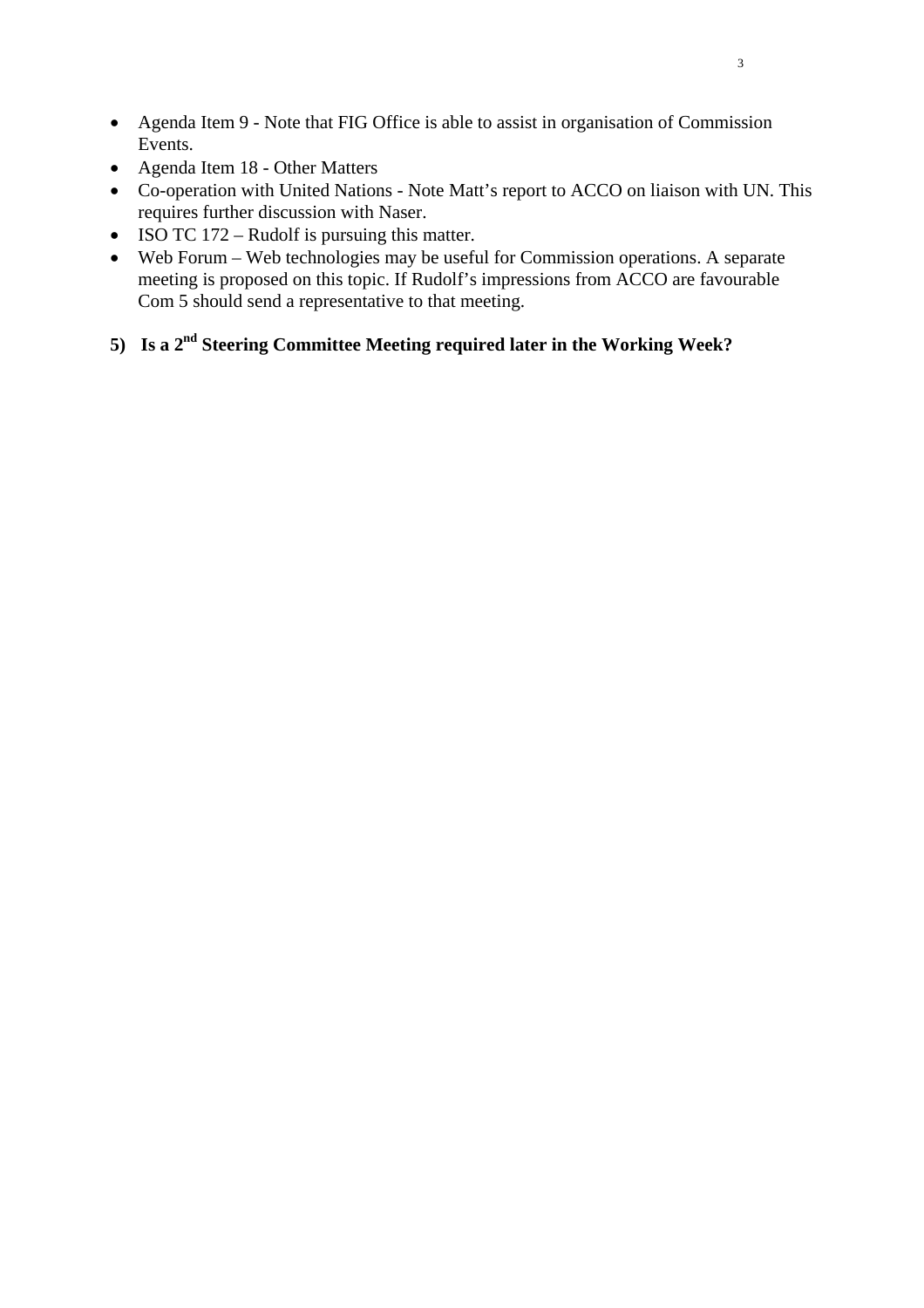#### **Notes for Chairs of Technical Sessions for the Working Week in Paris**

• Each session is 1,5 hours and there are normally 3-5 papers in each session and some posters.

4

- In each room there is PC and Powerpoint (and overhead projector).
- The chair has to count how many delegates are there in the session at the beginning and at the end - and give the information to FIG office in Paris.
- There is a proposal that the presentations should be 10-20 minutes depending on the session and numbers of papers. The chair is responsible that there is enough time for discussion and introduction of the posters. It is up to the chair whether the discussion is at the end of the session (preferred) or after each presentation.
- The chair shall introduce the authors of the posters at the end of the session (the authors are advised to be present). The chair should introduce the author(s) of the posters, mention the topic and inform when and where the poster will be presented and how to reach the authors. The timing for the exhibition will be announced in Paris. The aim is that there is a slot for the posters in two mornings Tuesday and Wednesday (one for the "technical Commissions" and one for the "management" papers). The posters can be displayed for the whole time and additional appointments with the speakers can be made. The poster (in addition to the paper published in the proceedings) can be 6 papers in A3 size.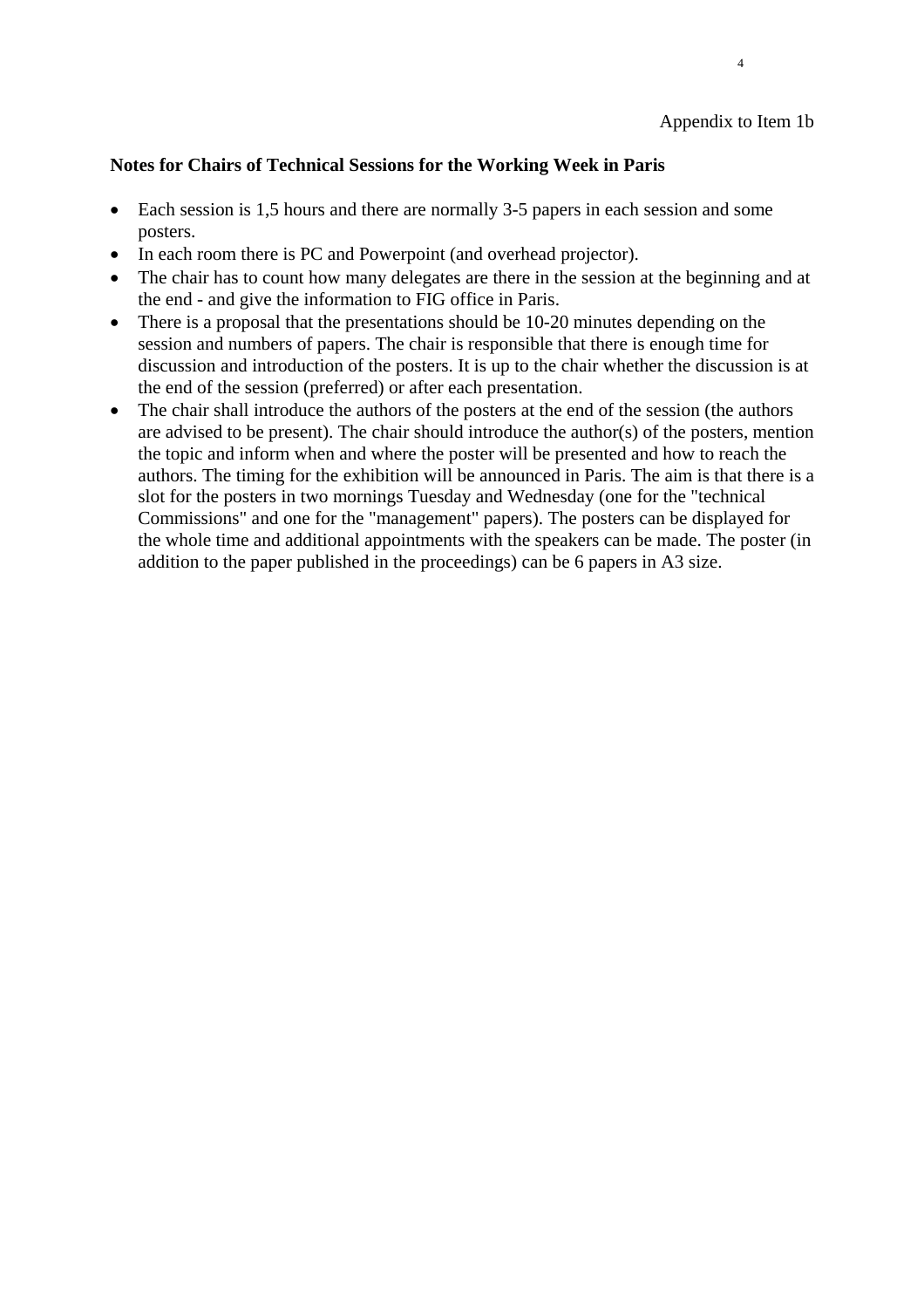#### **Extracts from Letter to Working Group Chairs on 4 June 2002**

#### **3 PREVIOUS AND NEW WORKING GROUPS**

Regarding the change over between the previous and new WGs, there are three main issues.

 $\sim$  5

#### **3.1 Mapping the Previous Working Groups to the New Working Groups**

To enables us to get some continuity between the previous and new WGs, I would like to propose the following mapping:

- New WG 5.1 maps to the old WG 5.1
- New WG 5.2 maps to the old WG 5.2 and the old WG 5.5
- New WG 5.3 maps to the old WG 5.3 and the old WG 5.4

I think we should use those mappings to handle the transition for Content and Membership of the new WGs.

#### **3.2 Content from the previous Working Groups**

Although the new web site has mainly been set up for the next four years, I think it would be good to use the site to publish some key documents from the excellent work done during Jean-Marie's term of office. For example, there are the guidelines documents related to Standards that have been published or still need to be published and publicised. There may also be some other content that could be brought across such as the Fact Sheets etc from the old WG5.5 Web site.

As well as specific Commission publications (such as the guidelines), I think it would be good to build on a suggestion by Michel from a while ago and have an area on the web site that points to what we see as some key papers from recent FIG symposia. Given that the FIG web site holds all those recent FIG proceedings, it would be quite easy to point to those documents.

This collecting of past documents can also apply to the more general Com 5 documents such as reports and newsletters. In that way we can start to build up a central location for Com 5 publications and capture some of the history of the Commission's work.

**ACTION 3.2:** I ask the new WG Chairs to go through existing and soon to be published documents and content and suggest what needs to be brought on to or linked from the web site. Please seek the advice of the previous WG Chairs as necessary.

#### **3.3 Working Group Membership**

There is a need to inform the members of the previous WGs about the new WGs. There could be several ways to do this. I could send out a general email to all existing WG members… or that could be done by each of the new WG Chairs. I think the membership of the WGs should ultimately be up to the WG Chair so I am happy to take your advice on the approach.